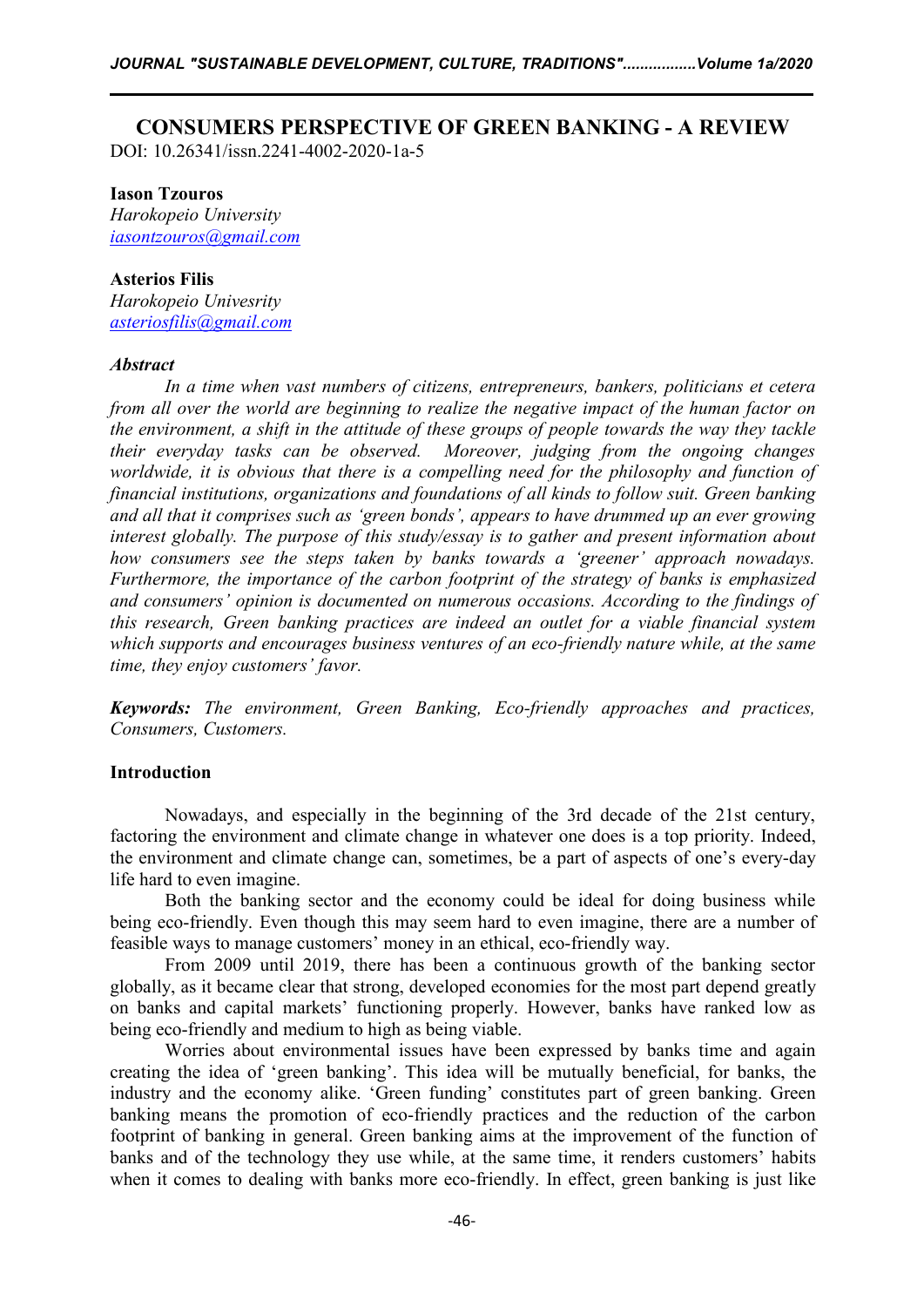traditional banking with the addition of the fact that it takes into account social and environmental factors so as to protect the environment. In other words, it is a way of doing business while ensuring the protection of our society and the environment.

The global crash of markets in 2008 because of the collapse of Lehman Brothers has sparked an interest in the assessment of the viability of banking products such as 'green bonds' and especially in the so-called 'triple bottom line (3BL)' which is a triple bottom line used in accounting consisting of 3 parts, namely: an economic, a social and an environmental one.

As a direct consequence of all the above, there has been a movement for banking activities which focus on protecting the environment while doing business which is a token of corporate social responsibility.

Green banking has a vast scope; however, its main focus is how eco-friendly a bank is and how important an eco-friendly and ethical policy on the part of both banks and customers is.

#### **Research methodology**

Our methodology aims at describing the means used and the techniques adopted to conduct research within a specific spectrum of information. This study outlines bibliography based on data from various sources such as articles, scientific papers, yearly reports, viability reports, official sites of companies et.c. . The aim of this essay is to study matters concerning green banking and to outline initiatives conducive to a more eco-friendly and viable banking sector.

#### **Bibliography overview**

According to: 'Green banking: An overview (SHRUTI, 2015)', green banking aims at following internal banking procedures to improve banking facilities and information technology along with its applications. In a nutshell, green banking aspires to functioning with the maximum possible efficiency combined with the minimum possible carbon footprint. To that end, green assessment tools for banks have been developed. Ever since 2015, when climate change and the need to protect the environment became an issue, consumers customers have been taking these tools into very serious consideration. Within the framework of a gradation system, banks are being assessed based on their carbon footprint, and on how much they recycle (from furniture to hard ware and office supplies of all kinds). (Green banking practices - A review, Vikas Vath, Ntin Nayak, Ankit Goel)

Last but not least, entrepreneurs can make their businesses more eco-friendly by taking advantage of green projects which allow for special provisions to take out loans under favorable terms. Consumers are pleasantly surprised by these assessment protocols and gradation systems and they seem to wholeheartedly support them. (A customer's perspective of Green banking : A case of commercial banks in Mauritius, 2017)

## **Working research assumptions**

While doing research into green banking, one can understandably realize that it is a practical tool that can be used to formulate a policy that will ensure the long term viability of the banking sector and also to devise a strategy aiming at protecting the environment while being profitable as well.

Past research and especially this study highlights the fact that it is the responsibility of banks to raise customers' awareness of green banking. Research also shows that consumers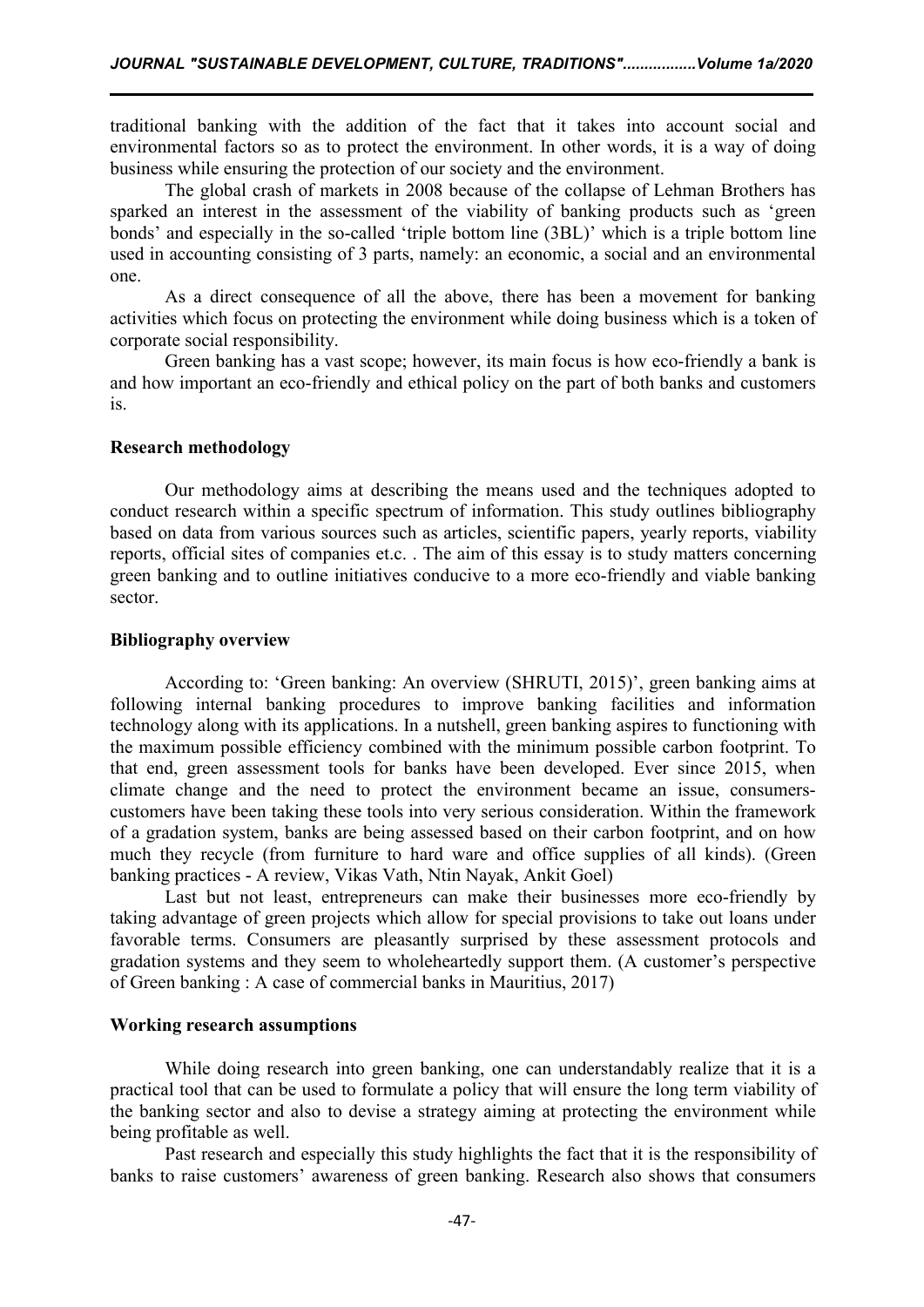appreciate the efforts of banks to expand the range of green products they offer. Thus, banks all over the world will be able to raise their customers' awareness of both green banking and the environment in general. Finally, it is clear that in order for the banking sector to grow, its viability must be first ensured.

The following chart shows that banks in Asia are becoming more and more friendly. Judging from this chart, one can easily understand that in Western societies, where all consumers are for the protection of the environment, green banking and green practices in general are all the more likely to succeed.

| Banks       | Online Banking         |                                     |                                   | <b>Internet Banking</b> |                         |          | Mobile/SMS<br>Banking |                                             | <b>ATM</b>                       |                               |                                 |
|-------------|------------------------|-------------------------------------|-----------------------------------|-------------------------|-------------------------|----------|-----------------------|---------------------------------------------|----------------------------------|-------------------------------|---------------------------------|
|             | No. of<br><b>Banks</b> | No. of<br>Online<br><b>Branches</b> | Online<br><b>Branches</b><br>(% ) | No. of<br><b>Banks</b>  | Accounts<br>Facilitated |          | No. of                | Accounts<br><b>Banks Facilitated</b><br>(%) | No. of<br><b>Banks</b><br>having | No. of<br><b>ATM</b><br>(Own) | No. of<br><b>ATM</b><br>(Share) |
|             |                        |                                     |                                   |                         | No                      | (%)      |                       |                                             |                                  |                               |                                 |
| <b>SCBs</b> | 3                      | 177                                 | 5.08                              | 1                       | 21                      | .0001    |                       | 0.01                                        | 3                                | 67                            | 4244                            |
| <b>DFIs</b> | 2                      | 77                                  | 5.28                              | $\Omega$                | $\Omega$                | $\infty$ | $\mathbf{0}$          | 0.00                                        | ı                                | 7                             | 925                             |
| PCBs        | 30                     | 3116                                | 92.24                             | 19                      | 666916                  | 2.62     | 22                    | 7.73                                        | 29                               | 4509                          | 40408                           |
| FCBs        | 9                      | 75                                  | 100                               | 6                       | 149541                  | 35.71    |                       | 53.70                                       | 6                                | 155                           | 7700                            |
| Total       | 44                     | 3445                                | 41.05                             | 26                      | 816478                  | 1.22     | 24                    | 3.20                                        | 39                               | 4738                          | 53277                           |

Source: Based on BB (2012) information

Moreover, although some of them have begun to adopt green practices, the majority of banks have not followed suit yet. Therefore it is deemed necessary that banks expand their network so that it incorporates information about the environment into their business ventures, and offer more eco-friendly banking products such as green bonds. More commercial banks, and not just the major ones, must adopt green banking. Based on various opinions on the effect of green banking expressed by bankers it can be concluded that products and services such as e-billing, e-banking et cetera can, among other things, increase profits.

What is more, according to the research that this study analyzes, it is clear that the majority of consumers believe that green practices employed by green banks have had an overall positive effect. It can also be noted that most consumers file their applications via the internet or mobile phones and use e-banking in general. One of the findings of this study is that the very existence of green consumers constitutes an opportunity for banks to expand their business operations using eco-friendly banking products. Overall, green banking is 'the right way' to raise people's awareness of global warming and encourage them to protect the environment, thus safeguarding it for future generations.

Finally, banks can take the idea of eco-friendly practices to a whole new level by investing in marketing as a means of communicating to their customers their activities and by launching campaigns to promote programs that take into account the environment, thus enhancing their public image as eco-friendly institutions.

#### **Conclusion**

Up until recently, the term 'green banking' did not seem to interest the banking or business communities both domestically and internationally. Nowadays, on the contrary, huge steps to promote a green way of doing business have been taken. In general, the acceptance of the necessity for such steps on the part of both businesses and the community is obvious.

All research that we studied emphasized the fact that green banking is conducive to sustainable growth and the reduction of the carbon footprint of the banking sector. It is also